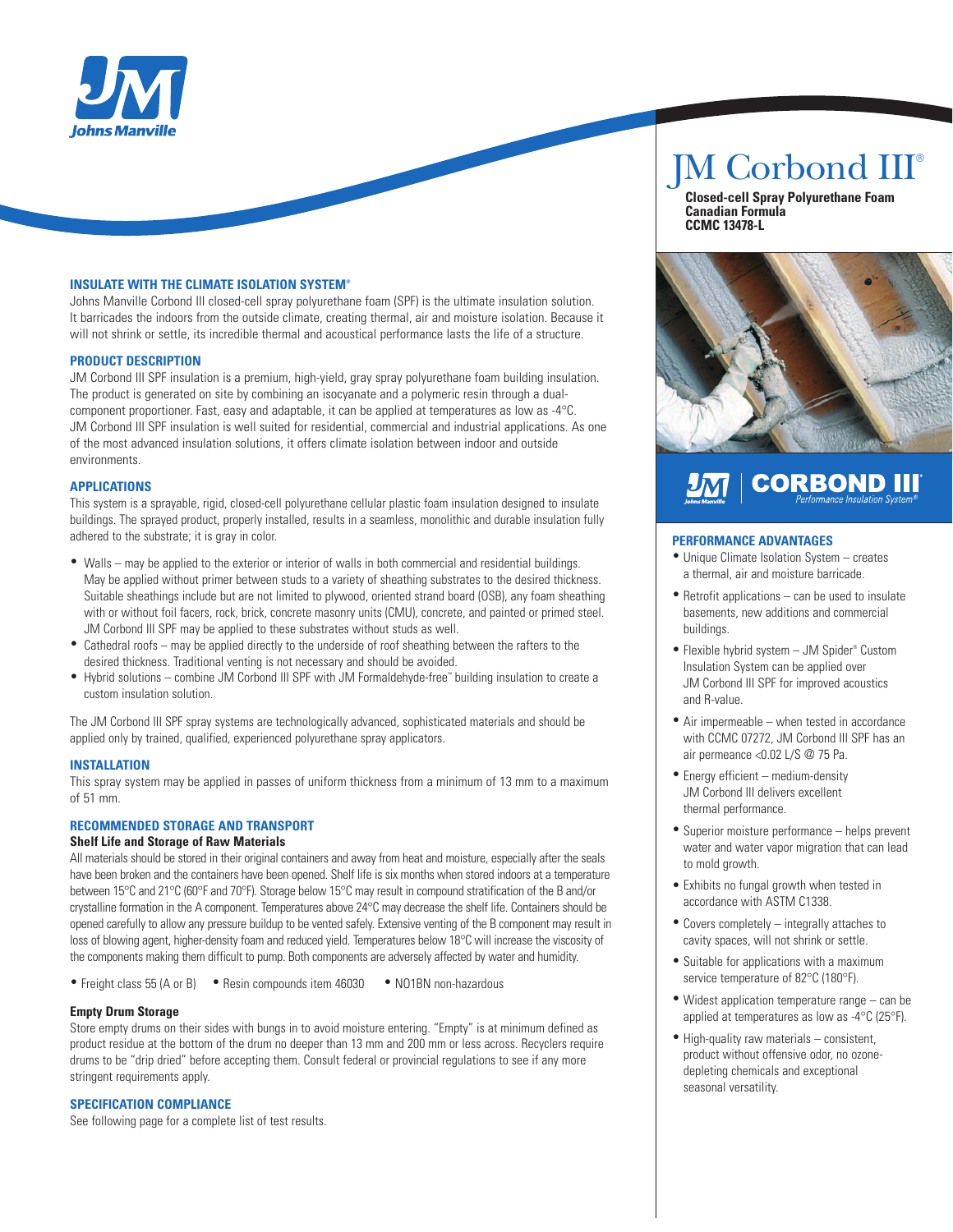# JM Corbond III® **COLOGET COLOGET COLOGET COLOGET COLOGET COLOGET CONCLUSION**<br>Closed-cell Spray Polyurethane Foam Canadian Formula CCMC 13478-L<br>Closed-cell Spray Polyurethane Foam Canadian Formula CCMC 13478-L

#### **TYPICAL PHYSICAL PROPERTIES**

|                                                                                                                                                                       | <b>Test Method</b>                                                                        | <b>JM Corbond III SPF</b>                                                                                                                                                                                                                 |
|-----------------------------------------------------------------------------------------------------------------------------------------------------------------------|-------------------------------------------------------------------------------------------|-------------------------------------------------------------------------------------------------------------------------------------------------------------------------------------------------------------------------------------------|
| <b>Nominal Density</b>                                                                                                                                                | <b>ASTM D1622</b>                                                                         | Medium density $\geq$ 28kg/m <sup>3</sup>                                                                                                                                                                                                 |
| Dimensional Stability, % Vol. Change<br>$-20^{\circ}$ C<br>$80^{\circ}$ C<br>70°C. 97 ±3%RH                                                                           | ASTM D2126 Modified                                                                       | 0.3<br>0.3<br>$-1.1$                                                                                                                                                                                                                      |
| <b>Tensile Strength</b>                                                                                                                                               | <b>ASTM 1623</b>                                                                          | 300 kPa                                                                                                                                                                                                                                   |
| <b>Surface Burning Characteristics</b>                                                                                                                                | CAN/ULC-S102<br>CAN/ULC-S127                                                              | Pass<br>Pass                                                                                                                                                                                                                              |
| <b>Compressive Strength</b>                                                                                                                                           | <b>ASTM D1621</b>                                                                         | 185 kPa                                                                                                                                                                                                                                   |
| <b>Open-cell Content</b>                                                                                                                                              | ASTM D1940                                                                                | 7%                                                                                                                                                                                                                                        |
| Thermal Resistance (50 mm thick specimen)                                                                                                                             | Initial - ASTM C518<br>Conditioned 90 days @ 60°C - ASTM C518<br>Long Term - CAN/ULC S770 | <b>RSI</b><br><b>R-value</b><br>12.7 ft <sup>2</sup> ·hr·°F /BTU<br>$2.24 \text{ m}^2 \text{ K/W}$<br>11.7 ft <sup>2</sup> ·hr·°F /BTU<br>$2.06$ m <sup>2</sup> K/W<br>10.2 ft <sup>2</sup> ·hr·°F /BTU<br>$1.80 \text{ m}^2 \text{ K/W}$ |
| <b>Water Absorption</b>                                                                                                                                               | ASTM D2842                                                                                | 2.60%                                                                                                                                                                                                                                     |
| <b>Water Vapor Transmission</b>                                                                                                                                       | ASTM E96                                                                                  | 49ng (Pa.s.m <sup>2</sup> )                                                                                                                                                                                                               |
| Air Permeance                                                                                                                                                         | <b>CCMC 07272</b>                                                                         | 0.002 L/S@75 Pa                                                                                                                                                                                                                           |
| Time to Occupancy                                                                                                                                                     | CAN/ULC-S774                                                                              | 12 Hours - Pass                                                                                                                                                                                                                           |
| <b>Sound Transmission Coefficient (STC)</b><br>2 x 4 wood stud, 16" on centers,<br>2.76 of JM Corbond III SPF, 15/32" exterior<br>OSB sheeting, 1/2" gypsum wallboard | ASTM E90-90 & ASTM E413-87                                                                | 36 (STC)                                                                                                                                                                                                                                  |
| Recycled Content of Side B                                                                                                                                            |                                                                                           | 16.5% (pre- and post-consumer)                                                                                                                                                                                                            |

NOTES:

 1. This information is intended only as a guide for design purposes. The values shown are the average values obtained from sprayed laboratory samples. The test methods were performed per the test method standards.

2. Thermal performance (K-factor and R-value) varies depending on age and use conditions.

The information herein is to assist customers in determining whether our products are suitable for their applications. We request that customers inspect and test our products before use and satisfy themselves as to content and suitability. Our products are intended for sale to industrial and commercial customers for processing. We warrant that our products will meet our written specifications. Nothing herein shall constitute any other warranty express or implied, including any warranty of merchantability or fitness, nor is protection from any law or patent to be inferred. The exclusive remedy for all proven claims is replacement of raw materials and in no event shall we be liable for special, incidental or consequential damages.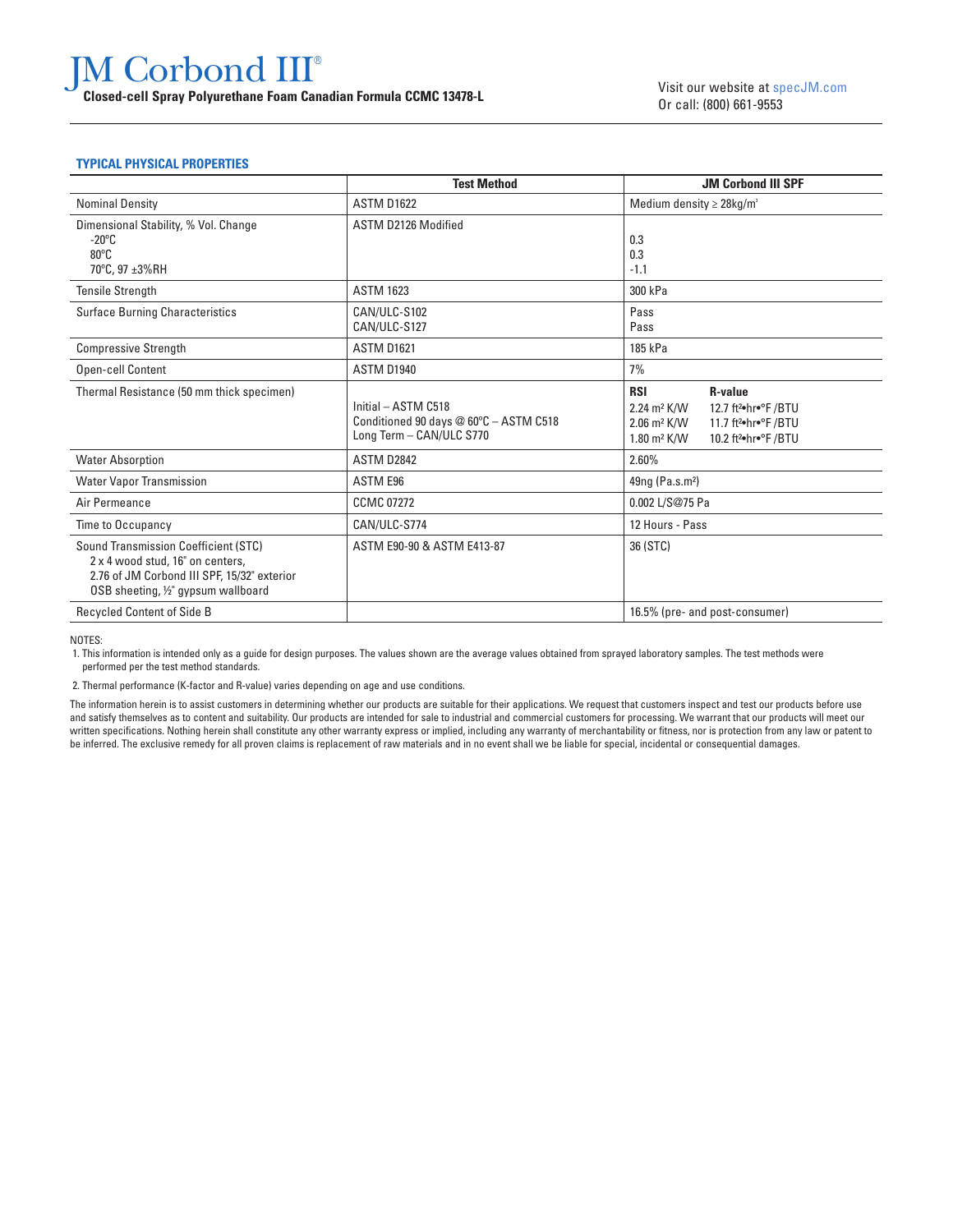#### **Properties and Processing Characteristics Liquid Component Properties Viscosity**

| Component A                    | 190 cps @ 22°C |
|--------------------------------|----------------|
| Component B                    | 900 cps @ 22°C |
| Specific Gravity @ 21°C        | 12             |
| Mixing Ratio Component A and B | $1 - 1$        |

The use of polyurethane foam in interior applications on walls or ceilings presents a fire risk unless protected by an approved thermal barrier. One example of an approved thermal barrier is a material equal to 12.7 mm gypsum wallboard. Consultation with building code officials before application is recommended.

**Caution:** Polyurethane foam produced from these materials is a fire hazard if exposed to fire or excessive heat (e.g., cutting torches, soldering torches, etc.). Each firm, person or corporation engaged in the use, manufacture, production or application of the polyurethane foams produced from these resins should carefully examine construction sequencing and end-use to determine any potential fire hazard associated with such product and to utilize appropriate precautionary and safety measures during construction.

#### **Equipment**

Proportioning equipment shall be manufactured by Graco/Gusmer or Glasscraft and shall be capable of metering each component within  $\pm$ 2% of the metering ratio previously noted. The gun should be of the internal mix type, which provides thorough blending of the two components. The equipment shall be of the heated airless type capable of maintaining 52°C at the gun by use of both primary heaters and heated hoses. Hose thermal sensor in B side. The use of 2:1 feeder pumps is recommended for supplying the liquid components to proportioner, especially during winter operations.

#### **Processing Characteristics and Recommendations**

|                                                        | <b>Preheater</b>    | Hose                                   |
|--------------------------------------------------------|---------------------|----------------------------------------|
| Component A                                            |                     | 32-49°C (90-120°F) 43-52°C (110-125°F) |
| Component B                                            | 43-52°C (110-125°F) |                                        |
| Gun Pressure at Tip (static) 7,584 kPa (min 1,100 psi) |                     |                                        |

These temperatures are typical of those required to produce mixed product using conventional Graco/Gusmer equipment under various conditions. Environmental conditions may dictate the use of other temperature ranges. However, under no circumstances should a temperature of 54°C be exceeded. It is the responsibility of the applicator to determine the specific temperature settings to match the environmental conditions, his own equipment and these materials.

#### **Machine Mix at Recommended Temperatures**

|                     | Winter         | <b>Fall/Spring</b> |
|---------------------|----------------|--------------------|
| Rise/Tack-Free Time | $3 - 4.5$ sec. | $4 - 5.5$ sec.     |
| Cure Time           | 4 hours        | 4 hours            |

#### **Characteristics**

Reaction times are affected by ambient temperature and the temperature of the substrate. Sprayed through Gusmer Model H-II proportioner, Gap Pro Gun with 01 chamber at recommended processing temperatures and pressures.

#### **Recommended Substrate Temperatures at Time of Application**

|                | Winter                           | Summer                           |
|----------------|----------------------------------|----------------------------------|
| <b>Minimum</b> | $-4$ °C (25°F)                   | 7°C (45°F)                       |
| Maximum        | $15^{\circ}$ C (60 $^{\circ}$ F) | $32^{\circ}$ C (90 $^{\circ}$ F) |

For applications below 2°C (35°F), JM Corbond III technical personnel should be consulted. "Flash" passes should be avoided during cold-weather applications.

#### **Spraying**

This spray system may be applied in passes of uniform thickness from a minimum of 13 mm to a maximum of 51 mm. "Flash" passes or a thin pass of less than 25 mm on cold surfaces is to be avoided and may result in loss of adhesion of subsequent passes and yield. Thicknesses over 51 mm require multiple passes. Allow product curing and cooling between each pass; over pass cure time minimum 10 minutes per 25 mm, 51 mm pass requires minimum 20 minutes. (Hot substrates may require more time, see Application Guide.)

JM Corbond III SPF must not be applied in a thickness exceeding 76 mm in a single pass. If this thickness is exceeded, it will seriously affect the quality and physical properties of the finished product and the internal temperature building up within the foam may cause charring inside the foam bun and bread loafing. (Under certain conditions, applications exceeding this thickness may cause spontaneous combustion of the foam to occur, even hours after product was applied.)

#### **Cleanup Liquids**

Nonflammable solvents should be used for cleanup. Consult your solvent manufacturer Material Safety Data Sheet for handling precautions.

#### **Protective Equipment**

Spraying of polyurethane foam results in the atomizing of the components to a fine mist. Inhalation and exposure to the atomized particles must be avoided. The following protective equipment is recommended:

a. Full-face mask or hood with fresh air source

b. Fabric coveralls

c. Fabric or rubber gloves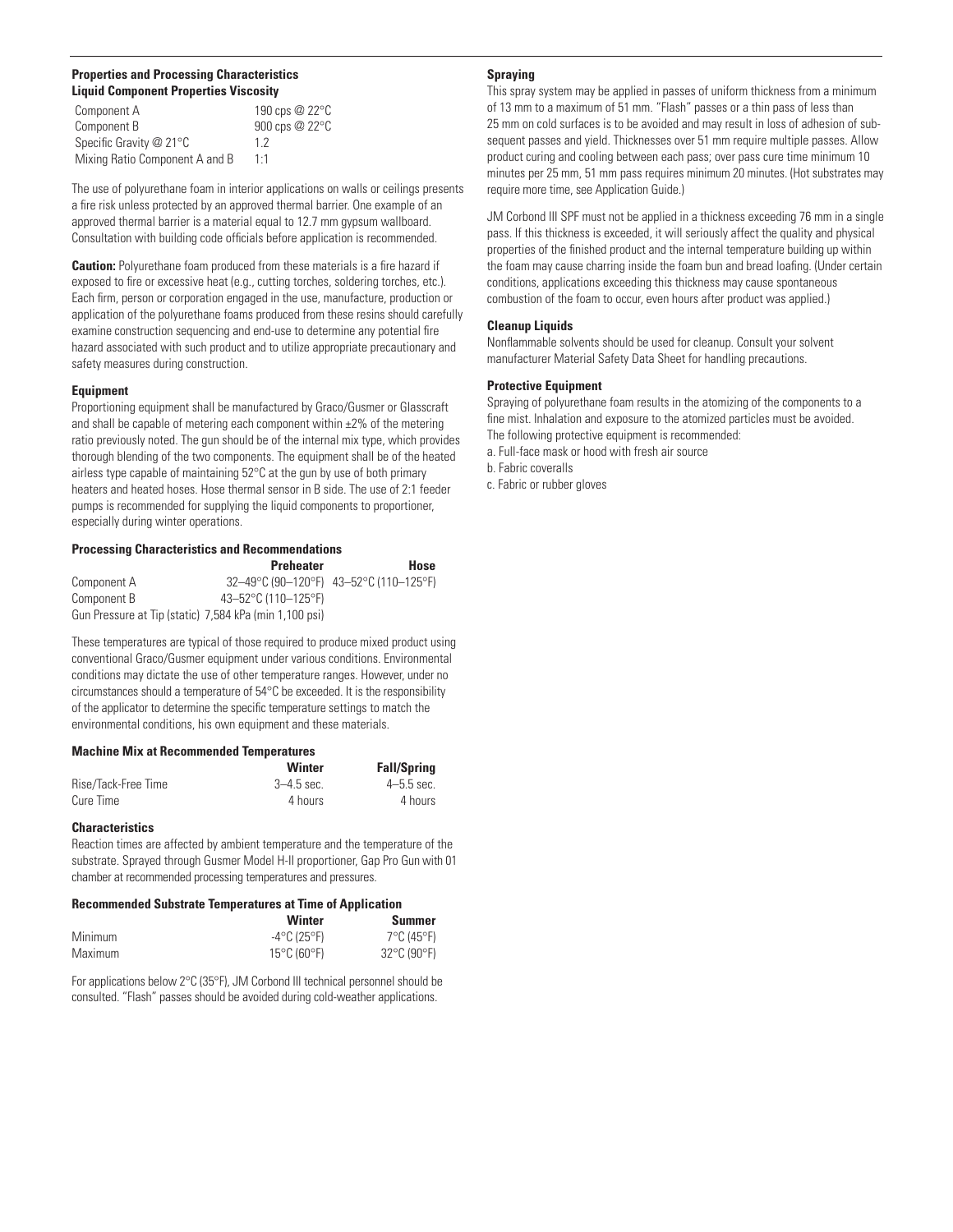## **APPLICATION GUIDE**

#### **Description**

This system is sprayable, rigid, closed-cell polyurethane cellular plastic foam insulation designed to insulate buildings. The sprayed product, properly installed, results in a seamless, monolithic and durable insulation fully adhered to the substrate. JM Corbond III SPF spray systems are technologically advanced, sophisticated materials and should be applied only by trained, qualified, experienced polyurethane spray applicators.

#### **Walls**

JM Corbond III SPF may be applied without primer between studs to a variety of sheathing substrates to the desired thickness. Suitable sheathings include but are not limited to plywood, OSB, any foam sheathing with or without foil facers, rock, brick, CMU, concrete, and painted or primed steel. JM Corbond III SPF may be applied to these same substrates without studs as well.

#### **Cathedral Roofs**

JM Corbond III SPF may be applied directly to the underside of roof sheathing between the rafters to the desired thickness. Traditional venting is not necessary and should be avoided (section 806.4 of the IRC).

#### **Vapor Retarders**

Typically, no additional vapor retarder need be installed over a cavity wherein JM Corbond III SPF has been installed greater than 38 mm. Because of JM Corbond III SPF's low water-vapor permeance and excellent sealing characteristics, it functions as its own vapor retarder. (See Typical Physical Properties.) The elimination of a second vapor sheet will avoid the creation of what is commonly known as a water vapor "trap." The use of JM Corbond III SPF in conjunction with other insulation products or in special environments such as freezers, swimming pools or other special environments may require specific technical attention to vapor retarders. Please consult JM Corbond III SPF technical personnel.

#### **Clearances to Heat Sources**

A minimum of 76 mm of clearance is required between JM Corbond III SPF and combustion appliance flues, fireplace flues, recessed can lights, including IC-rated fixtures, heat lamps, uninsulated electrical connections and other heat-producing sources.

#### **Combustion Air to Combustion Appliances**

Modern construction techniques of house tightening require that outside air inlets be provided to deliver combustion air to natural gas, propane or oil-fired appliances such as furnaces, boilers, water heaters, space heaters, etc., including gas or wood-burning fireplaces. Backdraft dampers or positive pressure venting may be needed on combustion appliance vents to prevent negative air pressures developed by bath or kitchen vent fans from backdrafting combustion effluent into the building interior.

#### **Warning: Polyurethane Foams Will Burn When Exposed to Fire**

The use of polyurethane foam in interior applications on walls or ceilings presents a fire risk unless protected by a Canadian National Building Code approved fire-resistant thermal barrier. Polyurethane foam produced from these materials is a fire hazard if exposed to fire or excessive heat (e.g., cutting torch or soldering torch, construction heater). Each firm, person or corporation engaged in the use, manufacture, production, processing or application of the polyurethane foam produced from these resins should carefully examine the end-use and construction sequencing to determine any potential fire hazard associated with such product and utilize appropriate design and safety measures.

#### **Substrate Preparation**

For optimum results, surfaces receiving JM Corbond III SPF should be clean and dry, free of dirt, oil, solvent, grease, loose particulate, peeling coating or other foreign matter.

Untreated wood, plywood and OSB typically do not need primer. JM Corbond III SPF also adheres well without primer to expanded polystyrene, extruded polystyrene, foil-faced insulation boards, CMU and cured concrete. Ferrometallic substrates (especially mild steel) should be sand- blasted in accordance with SSPC-SP6. Sand-blasted surfaces should be immediately primed with an epoxymide primer as recommended by the primer manufacturer. Galvanized and stainless steel, and aluminum substrates should be treated with an appropriate wash primer or adhesive prior to application of JM Corbond III SPF. Consult your primer manufacturer and JM for a specific recommendation. Acid wash or other pre-wash may also be needed.

#### **Drywall Substrates**

Drywall substrates to which JM Corbond III SPF is to be applied in thicknesses greater than 38 mm require a first pass thickness at and not to exceed 38 mm with an appropriate cure time before full thickness pass is applied. Lift thicknesses exceeding 38 mm to drywall may deform the drywall. Similar precautions may apply to pre-engineered metal buildings. Drywall requires no priming.

#### **Substrate Temperature and Moisture**

This spray system is provided in different reactivity profiles to meet varying substrate temperatures as noted in Processing Characteristics. Substrates over 32ºC, such as decks of cathedral roofs with sunshine above, require longer than minimum cooling time between passes. Flash passes at cold substrate are to be avoided. JM Corbond III SPF technical personnel should be consulted in all cases where application conditions are marginal. Moisture in the form of rain, dew, frost or other sources can seriously affect the adhesion of urethane foam to the substrate or to itself. Water reacts with the mixed foam components, seriously affecting the foam's physical properties.

#### **Indoor Application Precautions**

All personnel in the spray area must be equipped with a fresh-air-supplied face mask or hood. Additional precautions include:

- a. Post warning signs at all work area entrances. (Available from JM at no charge.)
- b. No welding, smoking or open flame.
- c. Seal off the work area from adjacent rooms and ventilation ducts.
- d. Mask areas required to prevent overspray such as windows, doors, tubs and showers, etc.
- e. Mask areas to maintain sufficient clearance to potential heat sources (See Clearances to Heat Sources).
- f. Restrict access of nonapplication personnel.
- g. Provide ventilation as needed.
- h. Provide breathing and eye protection to both workers and spectators.

#### **Outdoor Application Precautions**

The area surrounding the spray operation should be protected from overspray and exposure of individuals not involved in the spray operations as follows:

- a. Post warning signs a minimum of 30 meters from all work areas.
- b. No welding, smoking or open flame.
- c. Close all air-intake vents on air-handling equipment on the building.
- d. Provide breathing and eye protection for spectators.
- e. Move vehicles out of area.
- f. Do not apply when the wind velocity is greater than 16 kph to avoid overspraying of perimeter areas.

#### **Climatic Conditions**

Cold temperatures and high wind speeds retard the exothermic reaction of foam and can lead to poor adhesion, increased density and loss of yield, as well as thermal shock. Avoid moisture in the form of rain, dew, frost or other sources, which can seriously affect the adhesion of JM Corbond III SPF to the substrate or to itself. Water reacts with the mixed foam components, seriously affecting the foam's physical properties.